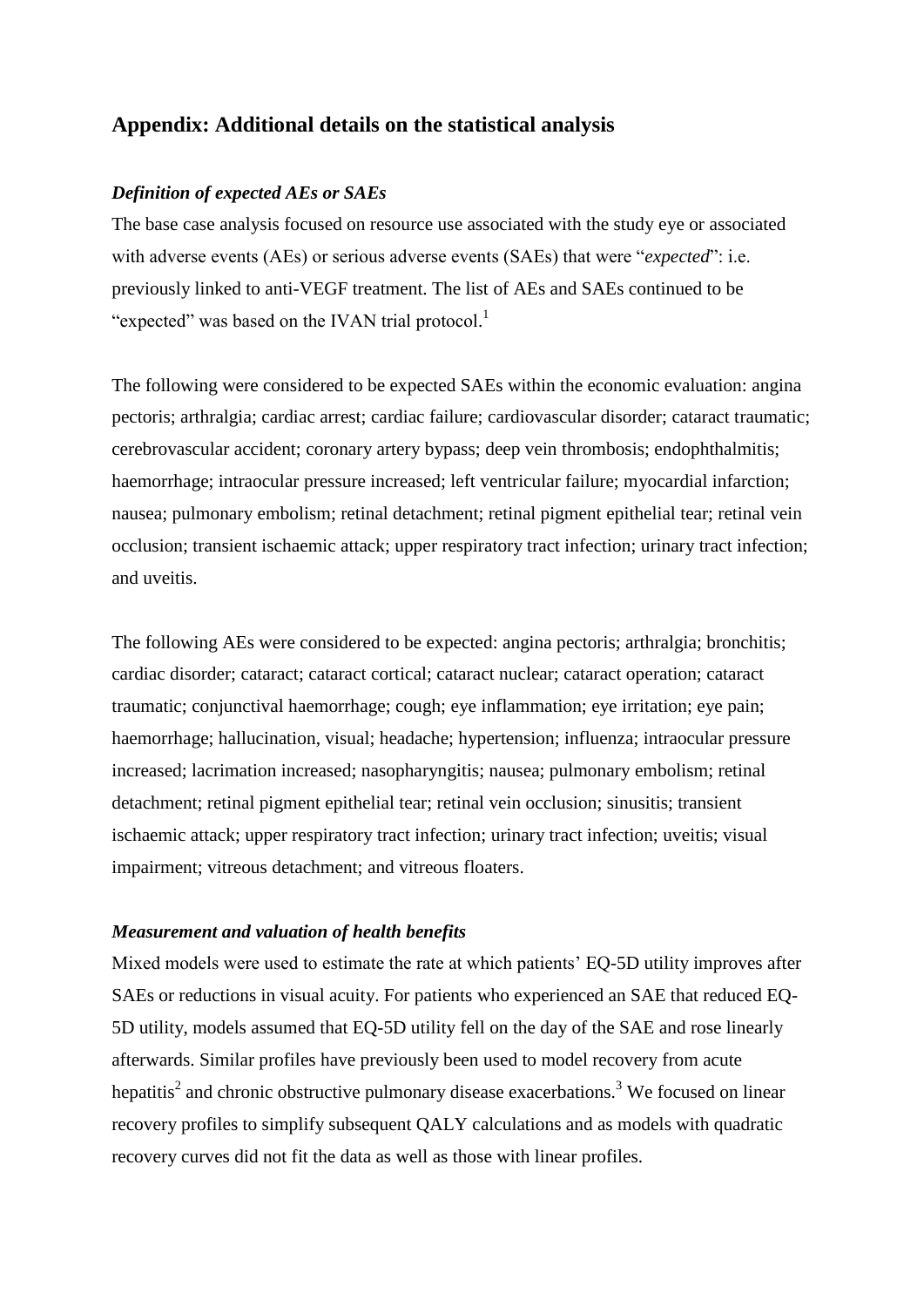Mixed models were estimated on all post-baseline utility measurements using the xtmixed command in Stata. A basic model was defined and a pre-specified series of variations on this model were evaluated and included in the base case analysis if they reduced Akaike's information criterion (AIC). The final model divided SAEs into four categories:

- Ocular (including reductions in visual acuity, increased intraocular pressure and all SAEs in the "eye disorders" MedDRA category)
- Cardiovascular (including all SAEs classed as "cardiac disorders", plus cerebrovascular accident, coronary artery bypass, deep vein thrombosis, haemorrhage, pulmonary embolism and transient ischaemic attack)
- Cancer (comprising all events in the "Neoplasms benign, malignant and unspecified" MedDRA category)
- Other (all events not falling into one of the previous four categories)

The model assumed that each type of SAE that patients had experienced reduced the EQ-5D utility of patient i at time j by  $\beta_{Event,i}$ , but that EQ-5D utility rose by a certain amount  $(\beta_{EventRecovery})$  with each day that passed after each type of SAE. EQ-5D utility was also assumed to be a function of time since randomisation (Time $_{ij}$ ), treatment (Bevacizumab<sub>i</sub>, Discontinuous<sub>i</sub>) and baseline EQ-5D utility (BLEQ5D<sub>ii</sub>, centred by subtracting the mean baseline EQ-5D utility across all patients [MeanBLEQ5D]):

 $EQ-5D_{ii} = Constant_i + \beta_{BL}.$  (BLEQ5D<sub>ij</sub>-MeanBLEQ5D) +  $\beta_{Time,i}$ . Time<sub>ij</sub>

- $+ \beta_{\text{Bevacizumab}}$ Bevacizumab<sub>i</sub> +  $\beta_{\text{Discontinuous}}$ Discontinuous<sub>i</sub>
- $+ \beta_{\text{Interact}}$ ·Bevacizumab<sub>i</sub>·Discontinuous<sub>i</sub>
- $+ \beta_{\text{CVD},i\text{-CVD}} + \beta_{\text{CVDRecovery}}$ TimeSinceCVD<sub>ii</sub>
- $+ \beta_{\text{Ocular},i}$  Ocular<sub>ij</sub> +  $\beta_{\text{OcularRecovery}}$  TimeSinceOcular<sub>ij</sub>
- $+ \beta_{\text{Cancer},i}$ •Cancer<sub>ii</sub> +  $\beta_{\text{CancerRecovery}}$ •TimeSinceCancer<sub>ii</sub>
- $+ \beta_{Other,i}$ **Other**<sub>ij</sub> +  $\beta_{Other Recovery}$ **TimeSinceOther**<sub>ij</sub>

The slopes estimated in the mixed models (e.g.  $\beta_{\text{CVDRecovery}}$ ) were used alongside the observed EQ-5D measurements for each patient to estimate EQ-5D utility on the day the SAE started and identify the point at which EQ-5D utility returned to the level that would be expected from the EQ-5D utility measurements that were not taken after SAEs (Figure A). However, some post-SAE measurements were higher than would have been expected from the other measurements for that patient (e.g. Figure A); in these cases, we assumed that EQ-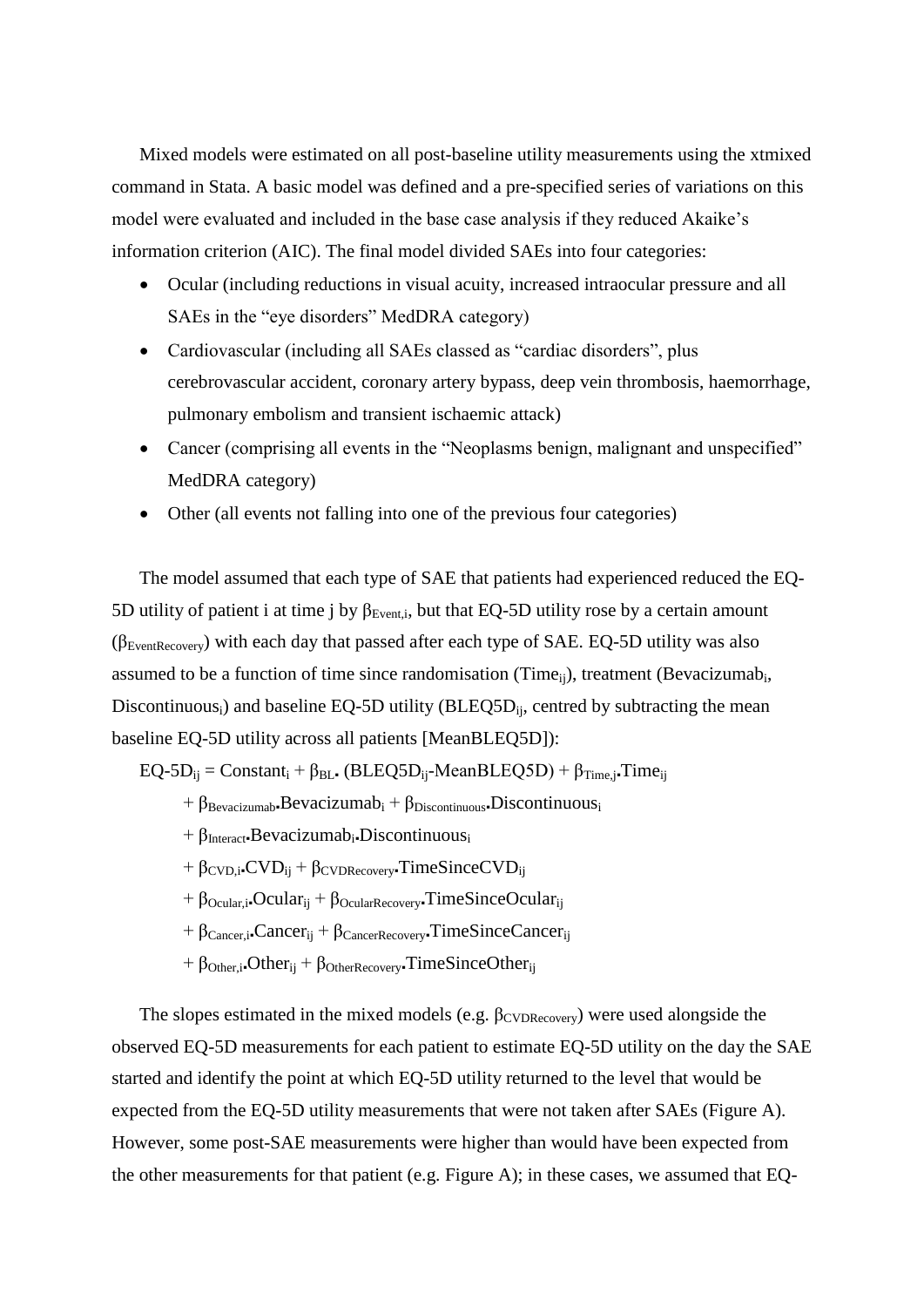5D utility changed linearly between the routine measurements (Figure A). For patients dying 1-7 days after the latest SAE, EQ-5D utility was assumed to fall linearly to 0 between the date the SAE started and the date of death. Further details will be reported in *Health Technology Assessment*.

**Figure A** Illustration of the utility profile around SAEs. EQ-5D utility measurements after SAEs are shown in white circles, while scheduled measurements are shown in black circles. The EQ-5D utility measurement after this patient's first set of SAEs is higher than would be expected from the baseline and three-month measurements; we therefore assumed that EQ-5D utility rose linearly from baseline to the post-SAE measurement and from this onto the 3-month measurement. EQ-5D utility is lower after their second set of SAEs; here, we use the slope coefficients from the mixed model that show the rate of recovery after the categories of SAE that this patient has experienced to draw a line through the post-SAE 2 measurement and estimate EQ-5D utility on the day SAE 2 starts and the time and EQ-5D utility at which the patient is expected to have recovered from the SAE and returned to the EQ-5D utility trend between visits three and 12. The patient died five days after SAE 3; their EQ-5D utility was therefore assumed to follow the linear trend observed between visit 12 and the value imputed at visit 24 up until the day before SAE 3, and then fall linearly to zero between that date and the date of death.



### *Statistical methods*

1

The economic evaluation used linear regression models with nonparametric bootstrapping, Kaplan-Meier sample averaging and Rubin's rule to combine the quarterly costs and QALYs accrued by each patient to estimate mean total costs and mean QALYs for each of the four study arms.

Thirty-two ordinary least squares regression models<sup>a</sup> were used to predict the drug costs, administration/monitoring costs, medication/medical service use costs and QALYs accrued in each quarter conditional on treatment regimen and drug. Interactions between drug and treatment regimen were included as additional independent variables for quarters 2-8 if they

 $a^{a}$  32 = four variables multiplied by eight quarters.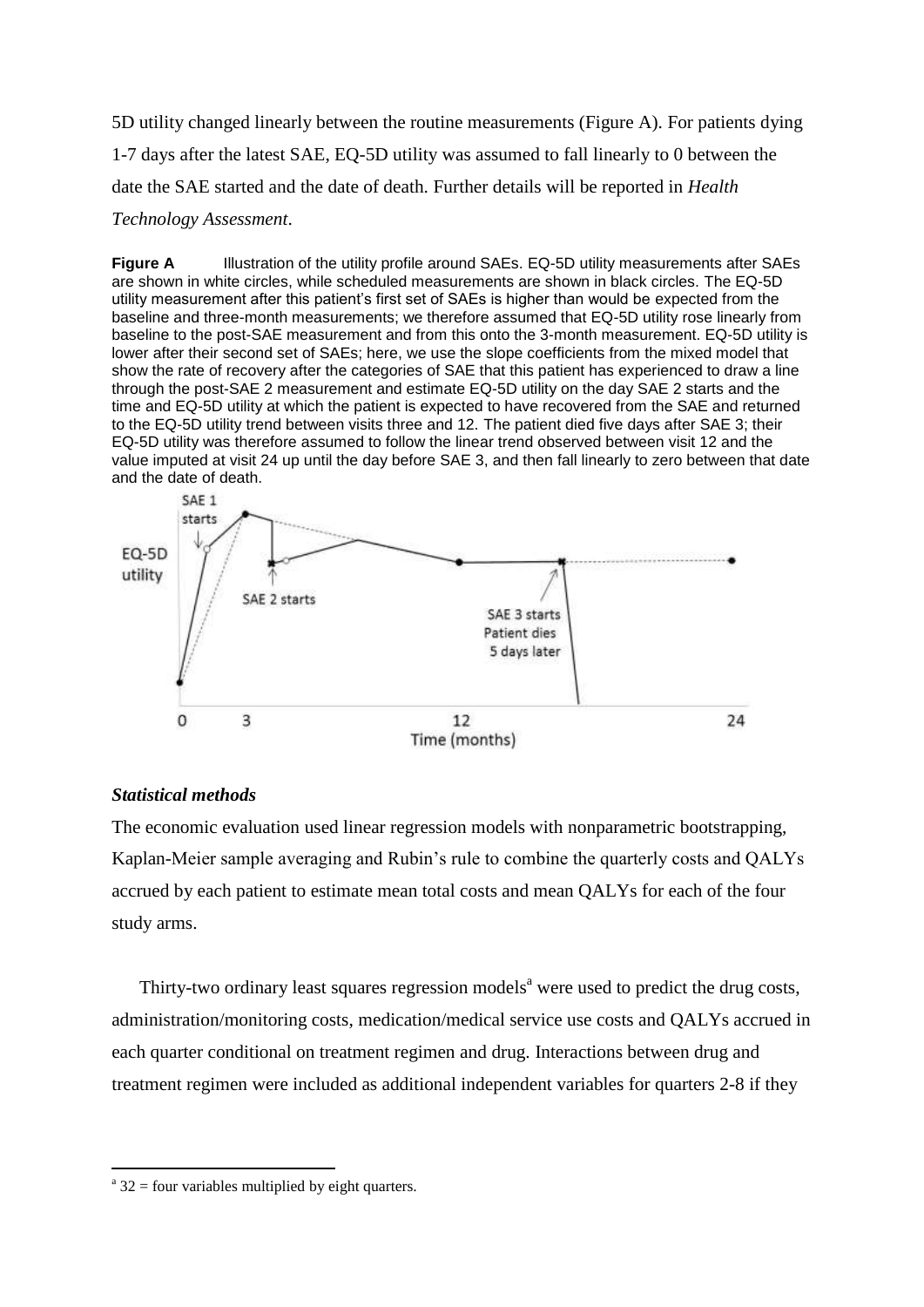were either statistically significant or larger than main effects.<sup>b</sup> Since all patients received monthly injections at visits 0-2, we assumed no interaction and no impact of treatment regimen during quarter 1. Analyses of QALYs also controlled for baseline utility to eliminate any bias that could result from imbalance in baseline utility.[4](#page-4-3)

We used non-parametric bootstrapping to quantify the uncertainty around quarterly costs and QALYs, allowing for the skewed, heteroskedastic distributions and correlations between outcomes.[5](#page-4-4) Bootstrapping involved sampling patients with replacement from each randomised group and estimating all regressions on each bootstrap sample. We also allowed for uncertainty around multiple imputation by generating 100 imputed datasets, each with different values drawn from the imputation model. Uncertainty around consultation costs and the rate of recovery from SAEs was taken into account by randomly sampling values from the relevant distributions for each imputed data set. Bootstrap samples were drawn 130 times for each of the 100 imputed datasets, generating 13,000 bootstrap estimates of mean quarterly costs and QALYs for each of the four study groups, which allow for uncertainty around imputed utilities, the rate of recovery from SAEs and consultation costs.

We also allowed for patients withdrawing early from the trial using Kaplan-Meier sample averaging, whereby costs and outcomes in each quarter are multiplied by Kaplan-Meier estimates of the probability of patients remaining alive at the start of each quarter and summed over all four quarters[.](#page-4-4)<sup>5[6](#page-4-5)</sup> Kaplan-Meier estimates were adapted to prevent chance differences in numbers of deaths unrelated to treatment<sup>c</sup> affecting incremental QALYs by adding the overall probability of deaths unlikely/not related to study medication (averaged across all four arms) to the probability of potentially-drug related deaths that was observed in each arm. After weighting quarterly costs and QALYs by the Kaplan-Meier estimate of the proportion of patients alive at the start of the quarter and discounting costs and QALYs incurred in Year 2 by 3.5%, quarterly costs and QALYs were added up to give the total cost and total QALYs accrued in each treatment group over the two-year trial period. The 100

<u>.</u>

<sup>&</sup>lt;sup>b</sup> Analyses were replicated with and without interactions for drug costs, administration/monitoring costs, medication/medical service use costs and QALYs to identify any interactions that were statistically significant or had an absolute magnitude larger than either the main effect for treatment regimen or the main effect for drug. Interactions that were either statistically significant or larger than either main effect were included in the base case analysis to ensure that the bias associated with omitting qualitative interactions did not change the conclusions.

 $\epsilon$  The five causality groups that study investigators classified all SAEs into were used to categorise deaths into those definitely/probably/possibly related to study medication (referred to as potentially drug-related deaths) and those unlikely to be/not related to study medication (referred to as unrelated deaths).